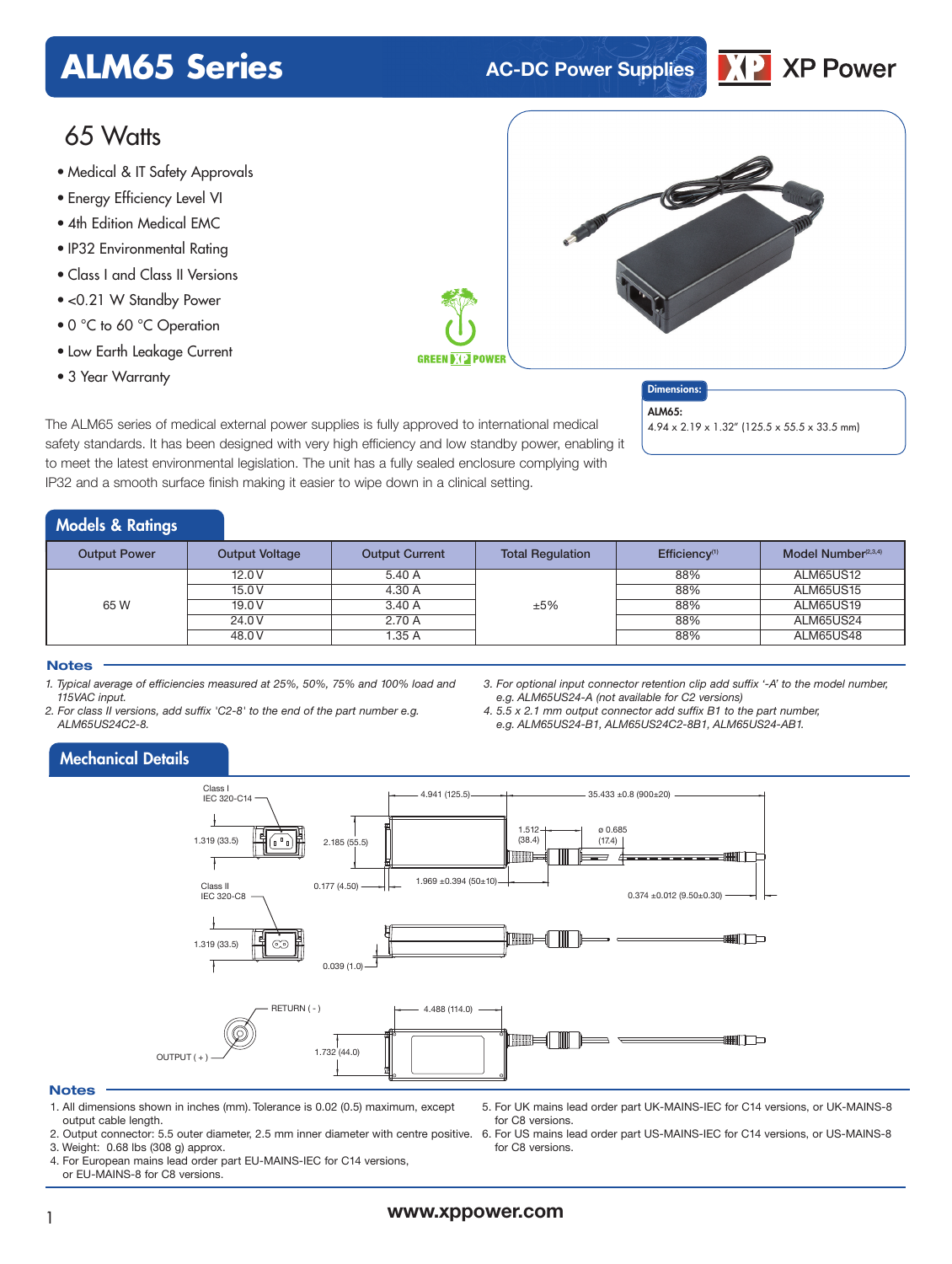# **ALM65 Series**

### **AC-DC Power Supplies**



| <b>Input</b>          |                                           |                |                |              |                                                                   |
|-----------------------|-------------------------------------------|----------------|----------------|--------------|-------------------------------------------------------------------|
| Characteristic        | <b>Minimum</b>                            | <b>Typical</b> | <b>Maximum</b> | <b>Units</b> | Notes & Conditions                                                |
| Input Voltage         | 80                                        |                | 264            | <b>VAC</b>   | Derate linearly from 100% load at 90 VAC to 80% load<br>at 80 VAC |
| Input Frequency       | 47                                        |                | 63             | Hz           |                                                                   |
| Input Current         |                                           | 1.2/0.6        |                | A            | Measured at 115/230 VAC                                           |
| Inrush Current        |                                           |                | 60/120         | A            | 115/230 VAC, cold start at 25 °C                                  |
| Power Factor          |                                           |                |                |              | EN61000-3-2 Class A                                               |
| Earth Leakage Current |                                           |                | 250            | uA           | 264 VAC, 60 Hz                                                    |
| No Load Input Power   |                                           |                | 0.21           | W            |                                                                   |
| Input Protection      | T3.15A/250 VAC internal fuse in both line |                |                |              |                                                                   |

### **Output**

| Characteristic                  | Min.                                      |      | Max.      | <b>Units</b>  | <b>Notes &amp; Conditions</b>                                                                                         |  |
|---------------------------------|-------------------------------------------|------|-----------|---------------|-----------------------------------------------------------------------------------------------------------------------|--|
|                                 |                                           | Typ. |           |               |                                                                                                                       |  |
| Output Voltage                  | 12                                        |      | 48        | <b>VDC</b>    | See Models and Ratings table                                                                                          |  |
| Initial Set Accuracy            |                                           |      | ±2        | $\%$          | At 50% load                                                                                                           |  |
| Minimum Load                    |                                           |      |           |               | No minimum load required                                                                                              |  |
| Start Up Delay                  |                                           |      | 2         | s             |                                                                                                                       |  |
| <b>Start Up Rise Time</b>       |                                           |      | 40        | ms            |                                                                                                                       |  |
| Hold Up Time                    | 20                                        |      |           | ms            | Full load and 230 VAC                                                                                                 |  |
| Line Regulation                 |                                           |      | $\pm 0.5$ | %             |                                                                                                                       |  |
| <b>Total Regulation</b>         |                                           |      | $+5$      | $\frac{0}{0}$ |                                                                                                                       |  |
| <b>Transient Response</b>       |                                           |      | 4         | %             | Maximum deviation, recovering to less than 1% within<br>500 µs for 25% step load                                      |  |
| Ripple and Noise                |                                           |      | 1.5       | % pk-pk       | 20 MHz bandwidth, measured with 20 MHz Bandwidth and<br>10 µF electrolytic in parallel with 0.1 µF ceramic capacitor. |  |
| Overshoot                       |                                           |      | 10        | %             | At turn on / turn off                                                                                                 |  |
| <b>Overload Protection</b>      | 115                                       |      | 175       | $\%$          |                                                                                                                       |  |
| Overvoltage Protection          | 145                                       |      | 170       | $\%$          | Recycle mains to reset                                                                                                |  |
| <b>Short Circuit Protection</b> | Trip and restart (hiccup), auto resetting |      |           |               |                                                                                                                       |  |
| <b>Thermal Protection</b>       | Measured internally, auto resetting       |      |           |               |                                                                                                                       |  |
| <b>Temperature Coefficient</b>  |                                           | 0.05 |           | $%$ /°C       |                                                                                                                       |  |
| Patient Leakage Current         |                                           |      | 100       | μA            | 264 VAC, 60 Hz                                                                                                        |  |

### **Environmental** Characteristic **Minimum Typical Maximum Units Notes & Conditions** Operating Temperature 0 0 +60  $\degree$ C Derate from 100% load at 40 °C to 50% load at 60 °C<br>Cooling Natural convection Natural convection

| Operating Humidity        |                                                                     |  | 90   | %RH | Non-condensing |  |  |
|---------------------------|---------------------------------------------------------------------|--|------|-----|----------------|--|--|
| Storage Temperature       | -40                                                                 |  | +80  |     |                |  |  |
| <b>Operating Altitude</b> |                                                                     |  | 5000 | m   |                |  |  |
| Shock                     | IEC68-2-27, 30 g, 11 ms half sine, 3 times in each of 6 axes        |  |      |     |                |  |  |
| Vibration                 | IEC68-2-6, 10-500 Hz, 2 g 10 mins/sweep, 60 mins for each of 3 axes |  |      |     |                |  |  |

### **Derating Curve**

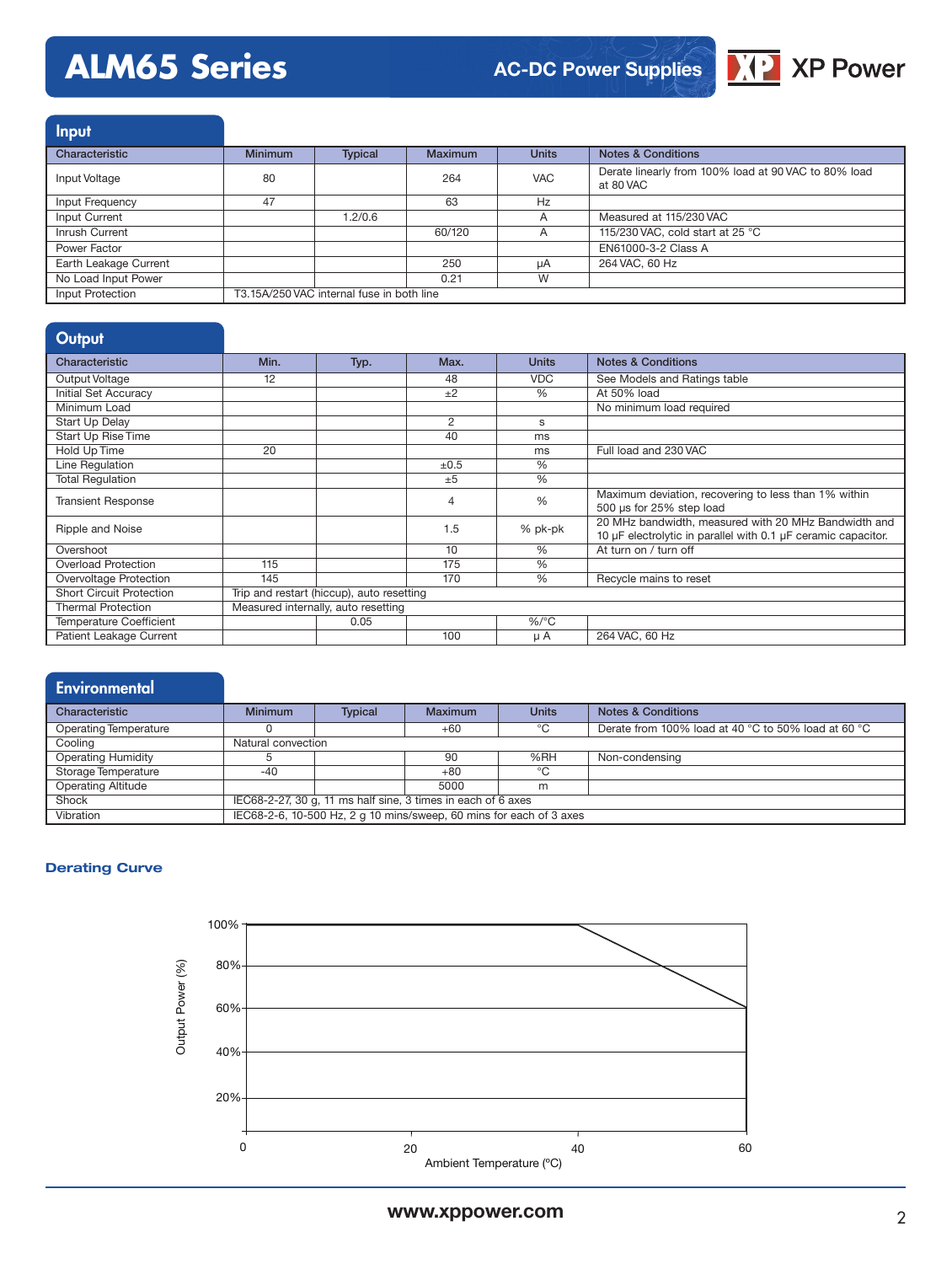# **ALM65 Series**

### **AC-DC Power Supplies**



| <b>General</b>             |                |                |         |              |                                          |
|----------------------------|----------------|----------------|---------|--------------|------------------------------------------|
| Characteristic             | <b>Minimum</b> | <b>Typical</b> | Maximum | <b>Units</b> | <b>Notes &amp; Conditions</b>            |
| Efficiency                 | 88             |                |         | %            | See Models and Ratings table and curves. |
| Isolation: Input to Output |                |                | 4000    | <b>VAC</b>   | 2 x MOPP                                 |
| Input to Ground            |                |                | 1500    | <b>VAC</b>   | 1 x MOPP (Class I versions only)         |
| Output to Ground           |                |                | 500     | <b>VAC</b>   | Class I versions only                    |
| Switching Frequency        |                | 65 KHz         |         | kHz          | <b>PWM</b>                               |
| Power Density              |                | 4.55           |         | $W/in^3$     |                                          |
| Mean Time Between Failure  |                | >300           |         | kHrs         | MIL-HDBK-217F at 25 °C GB                |
| Weight                     |                | 0.68(308)      |         | lb(g)        |                                          |

### **Efficiency Curves**





#### **ALM65US24**



### EMC: Emissions

| <b>Phenomenon</b> | Standard         | <b>Test Level</b> | Notes & Conditions   |
|-------------------|------------------|-------------------|----------------------|
| Emissions         | EN55032, EN55011 | Level B           | Conducted & Radiated |
| Harmonic Current  | EN61000-3-2      | Class A           |                      |
| Voltage Flicker   | EN61000-3-3      |                   |                      |